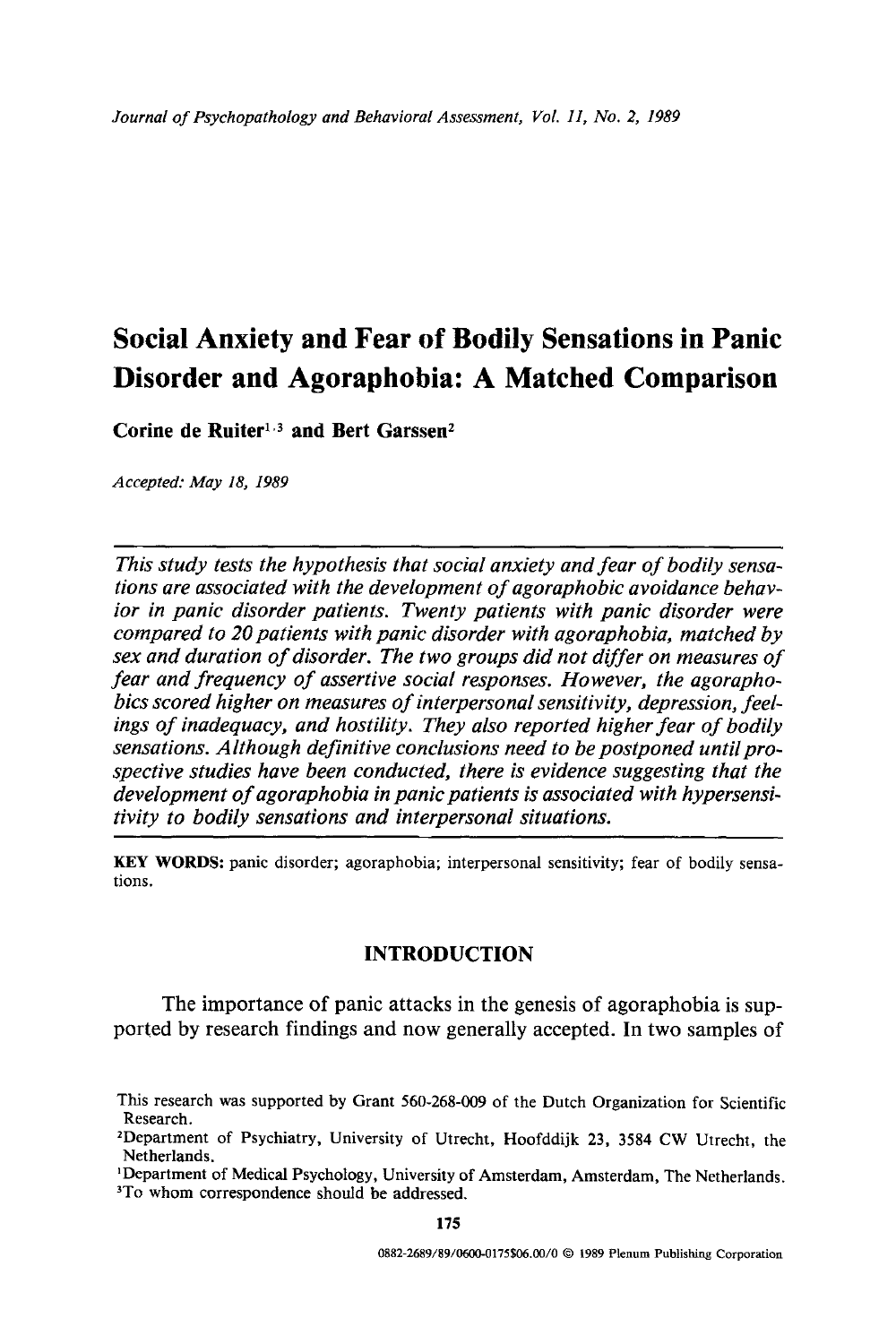agoraphobic patients agoraphobic symptoms were always preceded by the onset of spontaneous panic attacks (Thyer & Himle, 1985; Garvey & Tuason, 1984). Other investigators found this to be true in 97% and 94.5% of agoraphobic patients (Uhde, Boulenger, & Roy-Byrne, 1985; Aronson & Logue, 1987), In line with these findings, the revised edition of the DSM-III (American Psychiatric Association, 1987) has replaced the former category "agoraphobia with panic attacks" with the new term "panic disorder with agoraphobia," thus emphasizing the primary role of panic.

It has been suggested that panic disorder represents a precursory stage of agoraphobia, that is, before phobic avoidance has developed (Sheehan & Sheehan, 1982). A number of studies have addressed the question of identifying characteristics that might predispose a panic patient for the development of agoraphobia. All of these studies have been cross-sectional comparisons of patients diagnosed as either panic disorder or agoraphobia. Aronson and Logue (1987) found that female sex, high interpersonal sensitivity, and any childhood anxiety or depressive disorder were associated with the developement of phobic avoidance in panic disorder patients. Pollard and Cox (1988) found that agoraphobics scored higher than panic patients on a measure of social-evaluative anxiety. Thyer, Himle, Curtis, Cameron, and Nesse (1985) found that agoraphobics scored higher on ratings of interpersonal sensitivity, phobic anxiety, paranoid ideation, and alcohol use. Panic disorder patients had more frequent remissions of anxiety symptoms than agoraphobic patients.

A considerable confounding factor in all of these studies is duration of disorder. For instance, it is well-known that panic disorder or agoraphobia of long duration can give rise to substantial depressive symptomatology (e.g., Lesser *et al.,* 1988). Any observed differences between panic disorder and agoraphobic patients may be attributable to the longer duration of the disorder in the agoraphobics. In fact, the agoraphobic patients in the Thyer *et al.* (1985) study had their symptoms an average of 2 years longer than the panic disorder patients. Aronson and Logue (1987) did not report the duration of disorder for their patients. Pollard and Cox (1988) found no significant difference in duration of disorder for the panic and agoraphobic groups.

Two variables which may influence the development of agoraphobia are social anxiety and fear of bodily sensations. Social anxiety might play a role in the development of agoraphobia because socially anxious patients might feel embarrassed when others witness their panic. The role of fear of bodily sensations in the development of agoraphobia has been mentioned by Goldstein and Chambless (1978). They conceptualize agoraphobia as the product of interoceptive conditioning in which the conditioned stimuli are internal bodily sensations. In recent years, other authors have extended the concept of fear of bodily sansations to panic patients in general (Clark, 1986; van den Hout, van der Molen, Griez, & Lousberg, 1987).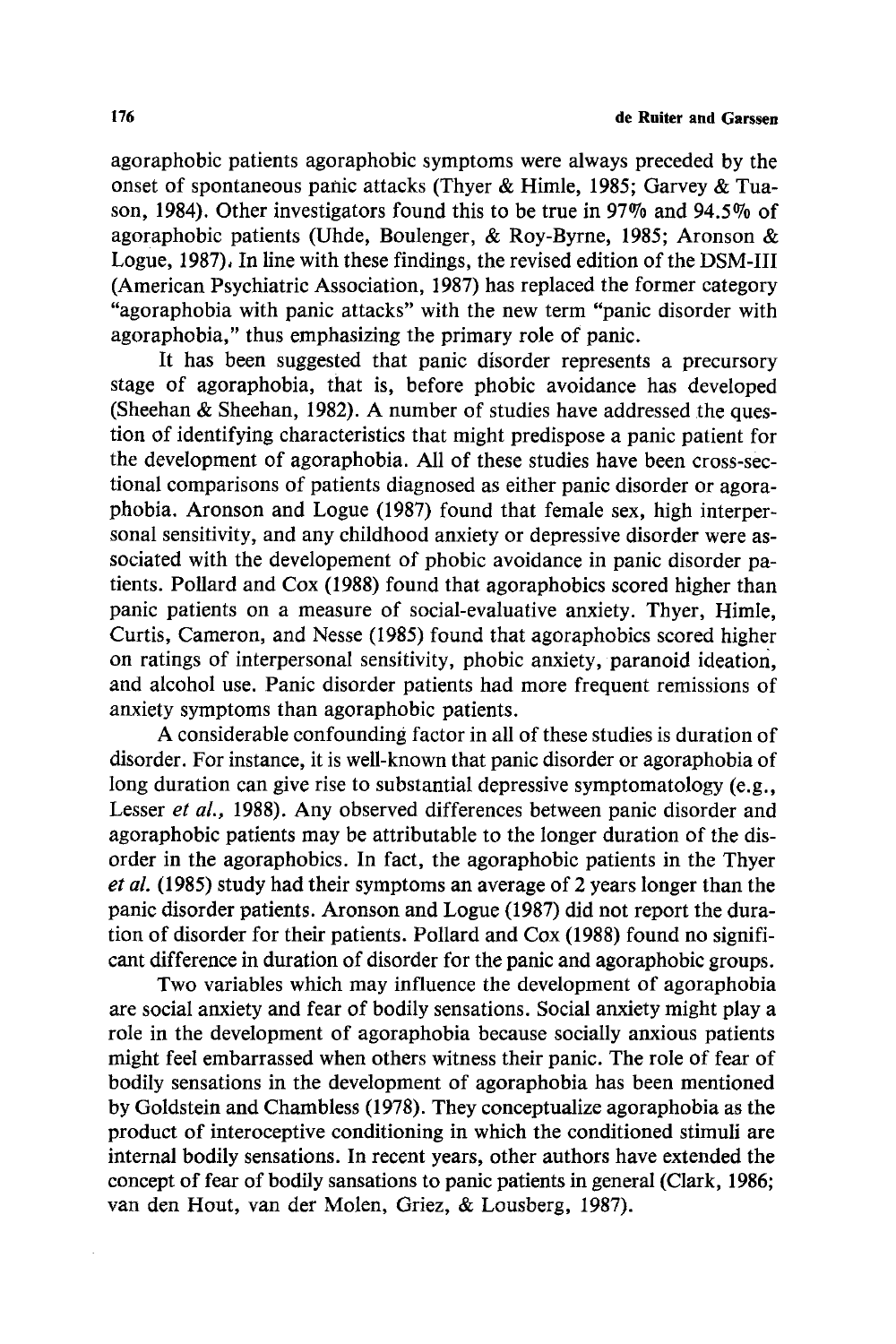## Panic Disorder and **Agoraphobia** 177

The purpose of the present study is to compare a group of patients with panic disorder and a group of patients with agoraphobia, matched by sex and duration of disorder. Panic and agoraphobic patients are compared on measures of social anxiety and fear of bodily sensations. To allow crossvalidation of others' findings, we will also compare the two groups on two well-known measures-the State Trait Anxiety Inventory and the Symptom Checklist-90.

## **METHOD**

## **Diagnosis**

Patients referred to our research project on anxiety disorders were judged by a referring professional as possibly suffering from an anxiety disorder.

On a first visit the Anxiety Disorders Interview Schedule-Revised [ADIS-R (DiNardo, O'Brien, Barlow, Waddell, & Blanchard, 1983); Dutch version (de Ruiter, Garssen, Rijken, & Kraaimaat, 1987)] was administered. The ADIS-R is a structured interview protocol specifically designed to facilitate differential diagnosis among the anxiety disorders. In addition, the ADIS-R provides screening for affective disorders, somatoform disorders, substance use, and psychotic symptoms. The interview has been shown to permit reliable differential diagnosis among the anxiety disorders in an American sample (DiNardo *et al.,* 1983). Data from a reliability study using the Dutch version of the ADIS-R also showed acceptable diagnostic agreement (de Ruiter, Prick, Moons, Garssen, & Beerkens, 1988). Kappa was .65 for agoraphobia and .60 for panic disorder, using DSM-III criteria (American Psychiatric Association, 1980). In the present study diagnoses were arrived at through consensus agreement between two clinicians experienced with anxiety disorder patients.

A number of psychological questionnaires were administered on a second visit to the research program.

## **Subjects**

Subjects included 20 patients with panic disorder and 20 patients with panic disorder with agoraphobia, diagnosed according to DSM-III-R criteria (American Psychiatric Association, 1987). Severity of avoidance for the patients with panic disorder with agoraphobia was severe in five patients, moderate in eight, mild in six, in partial remission in one patient. The 20 agoraphobic patients were taken from a larger sample of 88 agoraphobic patients. Of the 40 patients, 26 were referred by psychiatric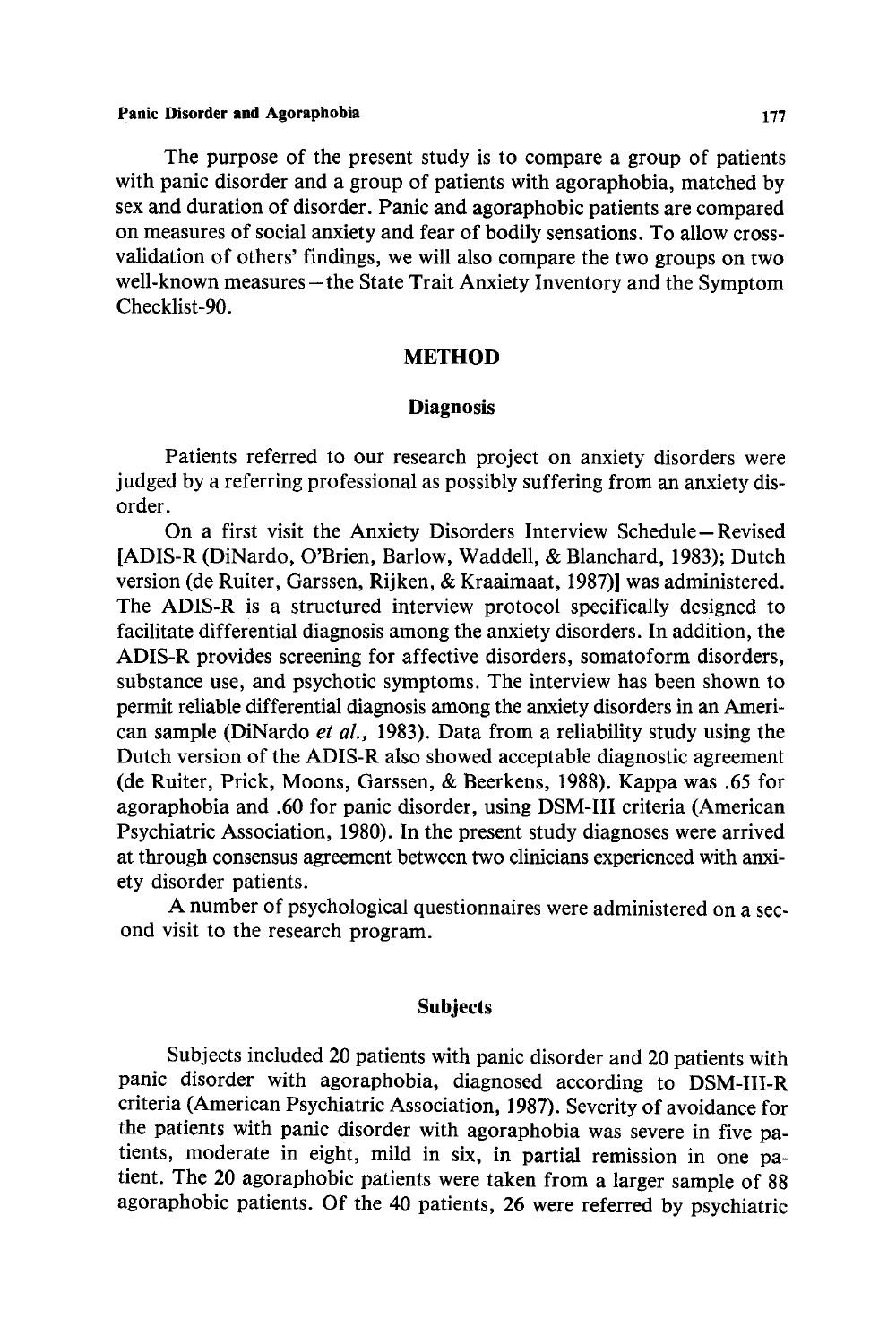residents at the outpatient clinic of the Psychiatric Department of the University Hospital of Utrecht; 7 were referred by other outpatient clinics in the area, and 7 were self-referred.

The two groups were matched by sex and duration of disorder. There were 9 men and 11 women in each group. Mean duration of the disorder was 51.0 months (SD = 71.9) for the agoraphobic group and 50.2 months  $(SD = 69.6)$  for the panic disorder group. In each group there were 11 patients who were medication-free. Of the remaining patients in the panic disorder group, medications were antidepressant plus benzodiazepine (one patient), benzodiazepine (four patients), benzodiazepine plus nonpsychotropic medication (two patients), and nonpsychotropic medication (two patients). In the agoraphobic group one patient used an antidepressant plus a benzodiazepine, seven used a benzodiazepine, and one used nonpsychotropic medication. The two groups did not differe significantly in age  $[t(38) = -.52, p < .61]$ , education  $[x^2(3) = .97, p < .81]$ , referral source  $[\chi^2 (2) = .44, p < .80]$ , or use of medication  $[\chi^2 (5) = 3.73, p < .59]$ .

### **Measures**

*State-Trait Anxiety Inventory (STAI).* The Dutch version of this wellknown measure of general anxiety has been shown to be reliable and valid (van der Ploeg, Defares, & Spielberger, 1979; Spielberger, Gorsuch, & Lushene, 1970). Both state and trait versions are used in this study.

*Symptom Checkfist-90 (SCL-90).* This questionnaire is a widely used and well-validated self-report inventory for measuring the severity of psychopathology in psychiatric outpatients and has been validated for Dutch populations (Arrindell & Ettema, 1986; Derogatis, Lipman, & Covi, 1973). The SCL-90 has eight subscales: Agoraphobia, Anxiety, Somatic Complaints, Depression, Distrust and Interpersonal Sensitivity, Insufficiency, Hostility, and Sleep Disturbances.

*Fear of Bodily Sensations Questionnaire (FBSQ).* The FBSQ asks subjects to rate how fearful they are of each of 14 sensations (see Table II). The items are taken from a questionnaire developed by van den Hout, van der Molen, Griez, and Lousberg (1987) and consist of physical sensations often mentioned by panic patients during panic attacks. Answers are given on a 5-point scale ranging from 0 (not at all fearful) to 4 (extremely fearful). The total score, that is, the sum of the item scores, ranges from a possible 0 to a possible 56. Cronbach's alpha for the total FBSQ score was .90 for a sample of 141 patients suffering from various anxiety disorders.

*Bodily Sensations Questionnaire (BSQ).* The instructions of the BSQ ask subjects to rate the frequency with which 32 bodily sensations have occurred during the past month. The 14 sensations of the FBSQ are among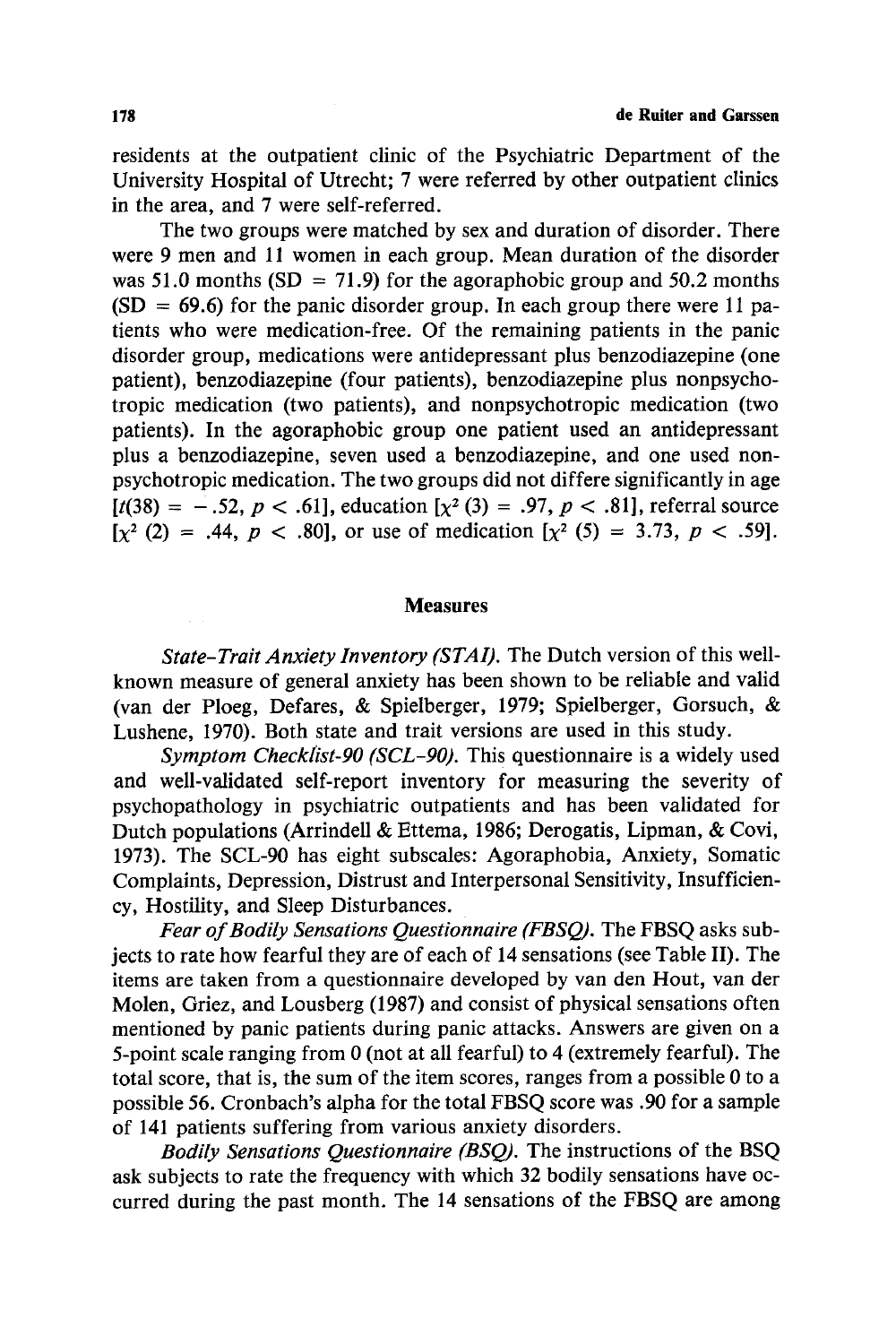#### **Panic Disorder and Agoraphobia 179 Panic Disorder and Agoraphobia**

these 32 items. Ratings are made on a 4-point ordinal scale consisting of the categories "did not occur," "one or more times a month," "one or more times a week," and "daily." The total BSQ score is the sum of the items for which the patient endorsed "daily" or "one or more times a week." This score ranges from a possible 0 to a possible 32.

*SocialAnxiety Questionnaire (SAQ).* This is a Dutch self-report inventory for social anxiety and social skills (van Dam-Baggen, 1987; van Dam-Baggen & Kraaimaat, 1987). The inventory consists of 35 items which have to be rated independently on 5-point scales for discomfort and for frequency of social responses. The inventory has five subscales concerning giving criticisms, expressing opinions, giving compliments, initiating conversations, and making positive self-assertions. In the present study only the total scores on discomfort and frequency are used. Cronbach's alpha for discomfort and frequency was between .91 and .96 for different samples. Test-retest reliability (6 weeks) was .85 and .88 for discomfort and frequency, respectively. The SAQ correlated .76 with another Dutch measure for social anxiety, the Social Anxiety Schedule (SAS; Willems, Tuender-de Haan, & Defares, 1973).

Two-tailed *t*-tests were used to evalute the significance of the difference between mean scale scores of the two groups. Results were considered significant for  $p < .05$ .

## **RESULTS**

Table I shows mean scores on STAI, SCL-90, and SAQ for the two groups. Agoraphobic patients scored higher on hostillity, interpersonal sensitivity, feelings of insufficiency, depression, and, of course, agoraphobia. The two groups did not differ on somatization, sleep disturbances, and state and trait anxiety.

To examine the *clinical significance* of the differences between the two groups, the observed means were compared to the norms for psychiatric outpatients. The score for agoraphobic patients on the SCL Agoraphobia scale is in the "high range," on a scale that runs from "average," "above average," "high," to "very high." Panic disorder patients score average on this scale. Thus, panic disorder patients did not differ from the average psychiatric outpatient in degree of agoraphobia. On the SCL-90 depression scale, agoraphobic patients scored average, and panic disorder patients below average. For the Insufficiency, Interpersonal Sensitivity, and Hostility scales, the difference between agoraphobic and panic disorder patients was similar, that is, one level lower for panic disorder patients (Arrindell  $\&$  Ettema, 1986).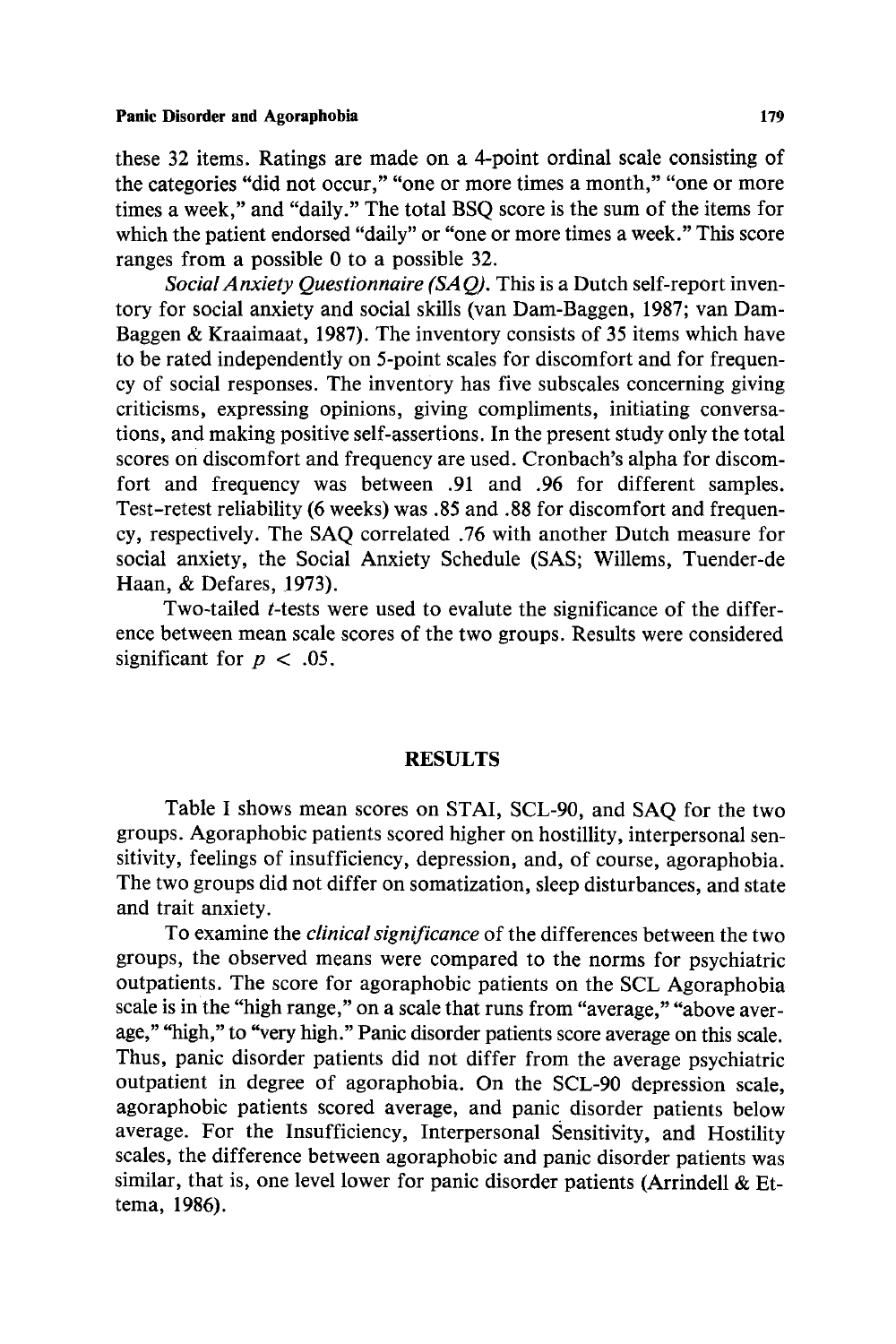| Measure          | Panic disorder |      | Panic disorder<br>with agoraphobia |      |          |
|------------------|----------------|------|------------------------------------|------|----------|
|                  | м              | SD   | М                                  | SD   | t        |
| <b>STAI</b>      |                |      |                                    |      |          |
| State            | 49.7           | 12.9 | 53.7                               | 13.2 | .96      |
| Trait            | 51.2           | 10.2 | 56.3                               | 12.6 | 1.42     |
| <b>SCL-90</b>    |                |      |                                    |      |          |
| Agoraphobia      | 14.0           | 5.7  | 24.1                               | 8.1  | $4.50**$ |
| Anxiety          | 29.6           | 7.8  | 32.4                               | 8.5  | 1.07     |
| Depression       | 33.9           | 12.1 | 41.9                               | 11.8 | $2.10*$  |
| Somatization     | 28.0           | 9.6  | 33.2                               | 9.4  | 1.73     |
| Insufficiency    | 19.0           | 4.3  | 23.4                               | 7.1  | $2.37*$  |
| Interpersonal    |                |      |                                    |      |          |
| sensitivity      | 32.0           | 10.2 | 39.5                               | 12.9 | $2.05*$  |
| Hositility       | 8.6            | 1.6  | 10.7                               | 4.0  | $2.24*$  |
| Sleep problem    | 7.2            | 3.7  | 6.1                                | 3.0  | .98      |
| <b>SAQ</b>       |                |      |                                    |      |          |
| Total discomfort | 71.2           | 19.9 | 80.8                               | 21.1 | 1.40     |
| Total frequency  | 100.8          | 24.4 | 98.4                               | 13.0 | .35      |

**Table** I. Scores of Patients with Panic Disorder and Panic Disorder with Agoraphobia on the State Trait Anxiety Inventory (STAI), Symptom Checklist-90 (SCL-90), and Social Anxiety Questionnaire (SAQ)

 $*<sub>p</sub>$  < .05 (two-tailed).

\*\* $p < .001$  (two-tailed).

Mean scores on total Social Anxiety Questionnaire discomfort and frequency scales were not significantly different in the two groups. Compared to the standard norms for psychiatric patients, the observed means on discomfort are in the below-average range for both groups, while the mean scores on frequency are in the average range for both groups (van Dam-Baggen & Kraaimaat, 1987).

Agoraphobic patients reported significantly greater fear of bodily sensations than panic disorder patients (see Table II.) The sum of the FBSQ item scores was significantly higher for the agoraphobic group. Item scores of 5 of the 14 items of the FBSQ were significantly higher for the agoraphobic patients. Agoraphobics were more afraid of weakening of muscles, feelings of suffocation, faintness, abdominal distress, and paresthesias. However, when controlling for multiple tests by dividing the significance level by the number of tests  $[p = .05/14 = .0035$  (Grove & Andreasen, 1982)], none of the items were significant. The two groups did not differ on frequency of bodily sensations [BSQ;  $t$  (37) = .75,  $p < .46$ ].

We also examined whether there were any differences related to sex or medication use (yes versus no medication) on any of the variables, but no significant differences were detected.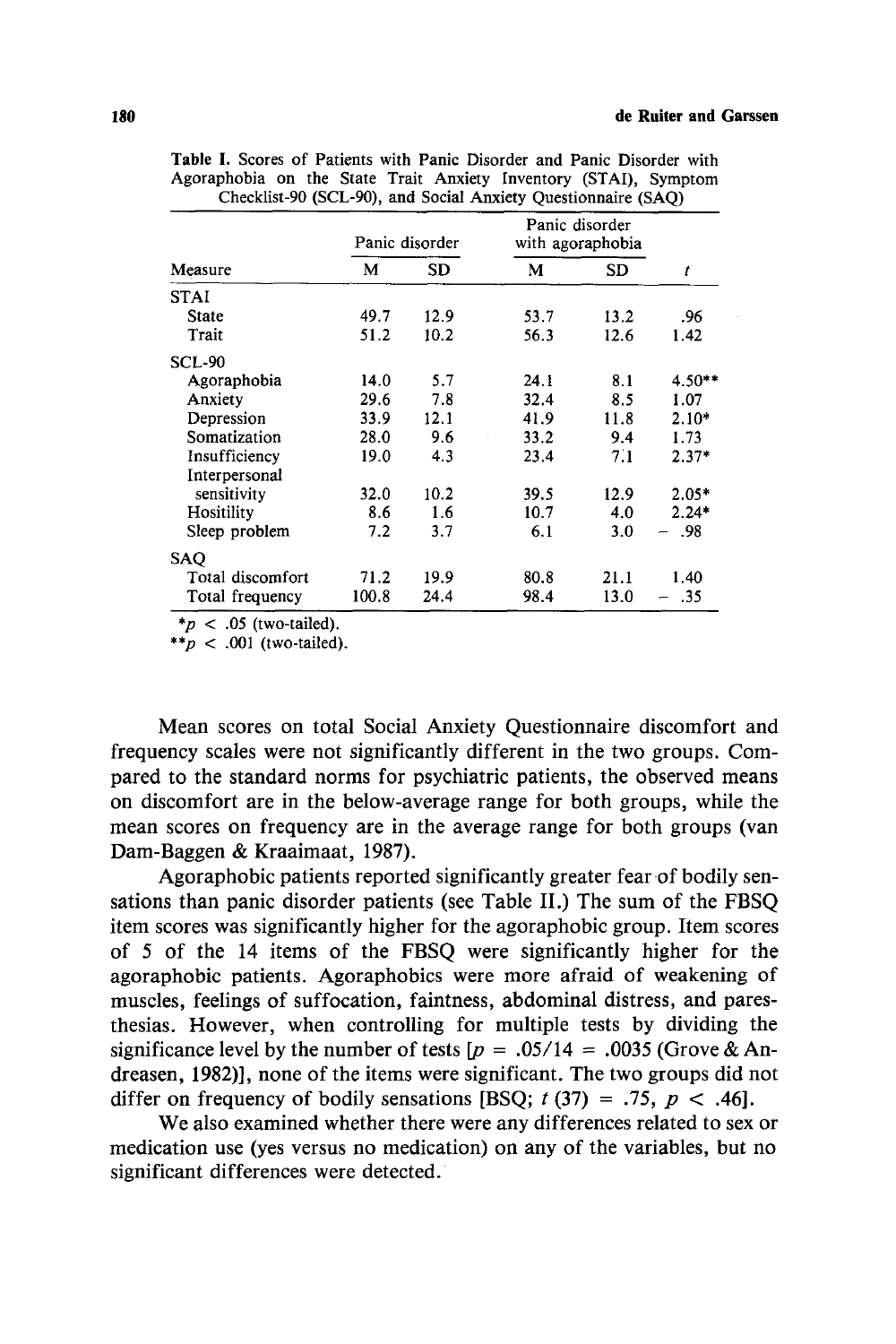#### **Panic Disorder and Agoraphobia 181**

|      |                        | Panic disorder  |           | Panic disorder<br>with agoraphobia |       |          |
|------|------------------------|-----------------|-----------|------------------------------------|-------|----------|
| Item |                        | м               | <b>SD</b> | М                                  | SD    | t        |
|      | 1. Muscles weakening   | $\overline{33}$ | 39.       | 1.20                               | 1.24  | $2.79**$ |
|      | 2. Palpitations        | 2.00            | .84       | 2.50                               | 1.15  | 1.52     |
|      | 3. Dizziness           | 1.67            | 1.37      | 2.45                               | 1.28  | 1.82     |
|      | 4. Tightness around    |                 |           |                                    |       |          |
|      | the chest              | 1.89            | 1.41      | 2.65                               | 1.42  | 1.65     |
|      | 5. Feeling of not      |                 |           |                                    |       |          |
|      | getting enough air     | 1.39            | 1.46      | 2.55                               | 1.28  | $2.62**$ |
|      | 6. Blurred vision      | 1.11            | .96       | 1.90                               | 1.62  | 1.85     |
|      | 7. Nausea              | .78             | 1.00      | 1.00                               | 1.30  | -59      |
|      | 8. Irregular heartbeat | 2.00            | 1.14      | 2.50                               | 1.19  | 1.32     |
|      | 9. Faintness           | 1.78            | 1.59      | 3.05                               | 1.32  | $2.69*$  |
|      | 10. Sudden fast or     |                 |           |                                    |       |          |
|      | deep breathing         | 1.44            | 1.15      | 2.25                               | 1.48  | 1.86     |
|      | 11. Trembling          | 1.56            | 1.29      | 2.05                               | 1.57  | 1.05     |
|      | 12. Abdominal          |                 |           |                                    |       |          |
|      | distress               | 1.06            | 1.16      | 1.95                               | 1.47  | $2.04*$  |
|      | 13. Hot flashes        | 1.06            | 1.16      | 1.75                               | 1.41  | 1.65     |
|      | 14. Paresthesias       | .94             | 1.11      | 1.80                               | 1.28  | $2.19*$  |
|      | Total FBSQ score       | 19.00           | 9.30      | 30.53                              | 13.03 | $3.08**$ |

Table II. Scores of Patients with Panic Disorder and Panic Disorder with Agoraphobia on the Fear of Bodily Sensations Questionnaire (FBSQ)

\*p  $\lt$  .05 (two-tailed).

\*\* $p < .01$  (two-tailed).

#### DISCUSSION

In several respects, our results show agreement with findings of other studies. But there are also some notable differences. Like Thyer *et aL* (1985) we found no differences in state and trait anxiety between the two groups. We also replicated the finding of higher scores on interpersonal sensitivity in agoraphobic compared to panic disorder patients (Aronson & Logue, 1987; Thyer *et al.,* 1985). However, we found that agoraphobic patients scored higher on depression, feelings of insufficiency, and hostility, which the other investigators did not. When interpreting these results, it should be kept in mind that although we found statistically significant differences between panic disorder and agoraphobic patients on these variables, most of these differences were still within one standard deviation of each other.

Agoraphobics' higher scores on SCL-90 depression and insufficiency factors are probably attributable to the (usually) far greater degree of impairment of agoraphobia, compared to panic disorder. As a result of the limitations caused by avoidance behvaior, the agoraphobic patient may be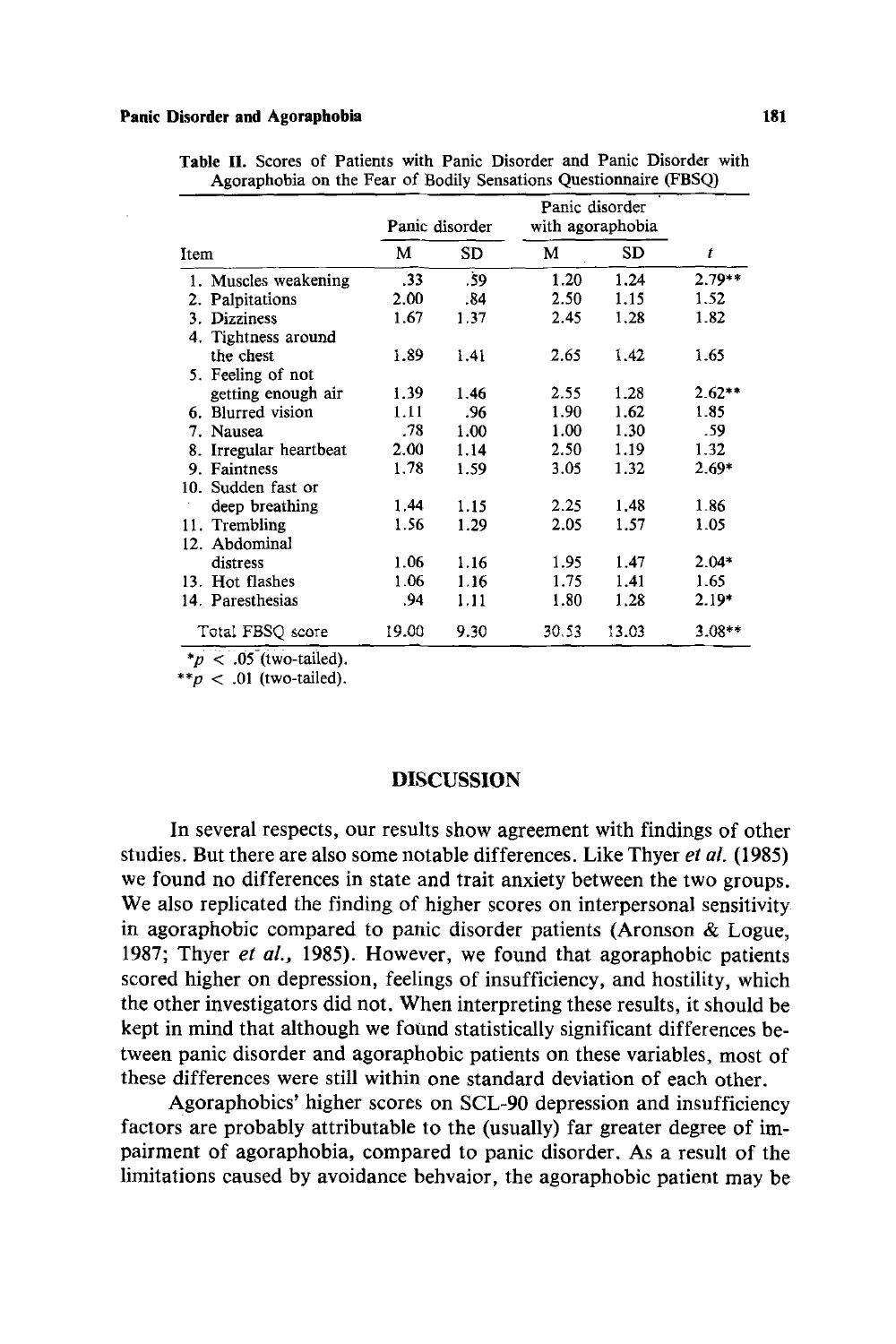more prone to feel depressed and inadequate in relation to a panic patient who is still able to function relatively normally. The higher hostility score in the agoraphobic group, however, cannot be readily explained in a similar manner.

The higher interpersonal sensitivity of agoraphobic compared to panic disorder patients is a rather consistent finding across studies (Aronson  $\&$ Logue, 1987; Thyer *et aL,* 1985; present study). Most authors interpret this result as suggestive of embarrassment or humiliation of panic attacks in the presence of others. Some even consider this trait as possibily predictive of the development of agoraphobic avoidance behavior in panic patients (Aronson & Logue, 1987). In line with this, we predicted that agoraphobics would also score higher on our measure of social anxiety and nonassertiveness. However, we found no significant differences between the two groups. This result seems at odds with the findings of Pollard and Cox (1988), who found that agoraphobics had significantly higher social-evaluative anxiety than panic disorder patients. A possible explanation for the difference in findings may be the nature of the instrument we employed. The SAQ measures discomfort and frequency of circumscribed, overt assertive behaviors, such as giving criticisms and expressing one's opinion. The Willoughby Personality Schedule (WSP) employed by Pollard and Cox (1988) measures a construct termed "hypersensitivity to interpersonal situations" (Turner, DiTomasso, & Murray, 1980). Inspection of the items of the WPS reveals that many items concem cognitions related to fear of rejection. In short, the SAQ measures social skills, whereas the WPS and the SCL-90 interpersonal sensitivity scale measure a construct one might term "fear of negative evaluation." The latter scales may be more relevant to the experience of embarrassment and fear of having panic attacks in public, as observed in agoraphobics. However, until longitudinal follow-up studies of panic disorder patients have been conducted, it remains unclear whether the higher interpersonal sensitivity is a cause or an effect of agoraphobia.

Agoraphobic patients displayed significantly greater fear of bodily sensations than panic patients. The difference was significant for the total score and for five specific sensations: weakening of muscles, feeling of suffocation, faintness, abdominal distress, and paresthesias. This finding offers some refinement to cognitive models of panic proposing that high fear of bodily sensations is characteristic of panic patients in general (Clark, 1986; van den Hout *et ai.,* 1987). High fear of bodily sensations seems particularly associated with the development of agoraphobia: we suggest that it may be predictive of such development. One could argue that agoraphobics have higher fear of bodily sensations because of their longer-standing and more severe disorder; however, we controlled for duration of disorder and still found that agoraphobics had greater fear of bodily sensations. It might also be argued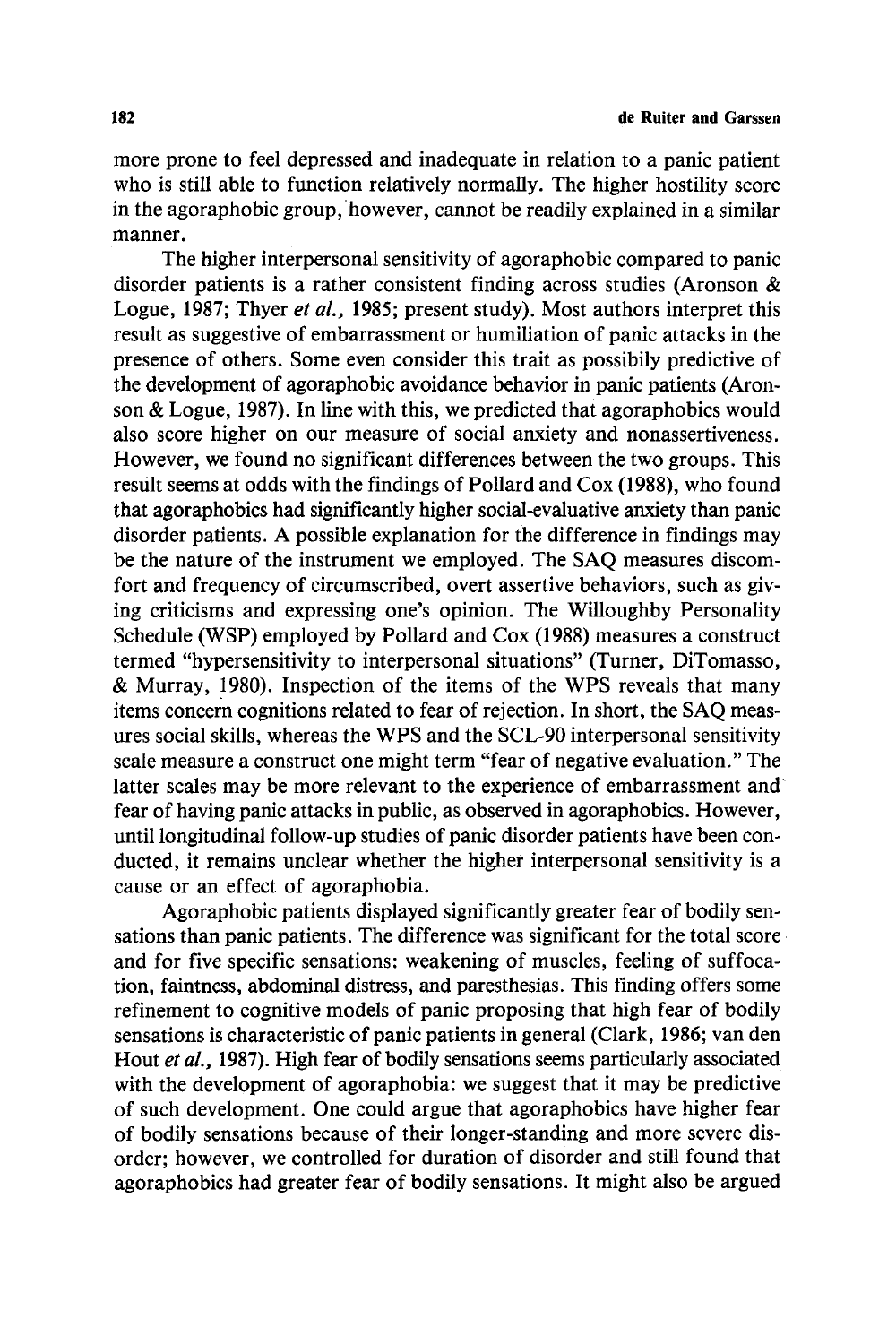### **Panic Disorder and Agoraphobia** 183

that higher fear of bodily sensations in agoraphobics is a simple consequence of having more severe symptoms, but both groups did not differ on a measure of frequency of bodily symptoms. On the basis of the present findings it is impossible to arrive at definite conclusions regarding the role of fear of bodily sensations in the development and maintenance of panic disorder without agoraphobia. Our findings would need to be replicated. Also, nonpanic anxiety disorder patients would need to be included in the study.

Intraindividual factors as investigated in the present study are but one of many factors possibly influencing the development of agoraphobia in panic patients. In an earlier study, we hypothesized that individuals in the social environment of agoraphobic patients would be more likely to provide help and respond to the patients' dependency needs than individuals in the environment of panic disorder patients. We investigated whether panic disorder and agoraphobic patients differed in their perception of the helpfulness of individuals in their social environment, but our hypothesis was not supported by the data (de Ruiter, Rijken, & Garssen, 1987). Given the limitations of this study-we measured only the perception of the helpfulness of the environment from the patient's perspective-the role of environmental influences still deserves further consideration.

It is intriguing to ask why some panic disorder patients develop agoraphobia and others do not. The present study provides some clues as to variables that may play a role in this development. It can be tentatively concluded that fear of bodily sensations and interpersonal sensitivity are associated with the development of agoraphobia.

## **REFERENCES**

- American Psychiatric Association (1980). *Diagnostic and statistical manual for mental disorders* (3rd ed.). Washington, DC: APA.
- American Psychiatric Association (1987). *Diagnostic and statistical manual for mental disor*ders (3rd ed.-revised.) Washington, DC: APA.
- Aronson, T. A., & Logue, C. M. (1987). On the longitudinal course of panic disorder: Developmental history and predictors of phobic complications. *Comprehensive Psychiatry, 28,* 344-355.
- Arrindell, W. A., & Ettema, J. H. M. (1986). *SCL-90: Handleiding bij een multidimensionele psychopathologie-indicator* (SCL-90: Manual for a multidimensional psychopathology indicator). Lisse, The Netherlands: Swets & Zeitlinger.
- Clark, D. M. (1986). A cognitive approach to panic. *Behaviour Research and Therapy, 24,*  461-470.
- Derogatis, L. R., Lipman, R. S., & Covi, L. (1973). SCL-90: An outpatient psychiatric rating scale: A preliminary report. *Psychopharmacology Bulletin, 9,* 13-27.
- de Ruiter, C., Rijken, H., & Garssen, B. (1987). Paniekstoornis en agorafobie vergeleken (A comparison of panic disorder and agoraphobia). *Gedragstherapie, 20,* 257-269.
- de Ruiter, C., Garssen, B., Rijken, H., & Kraaimaat, F. (1987). *Anxiety Disorders Interview Schedule-Revised: Dutch translation.* Utrecht, The Netherlands: University of Utrecht, Department of Psychiatry.